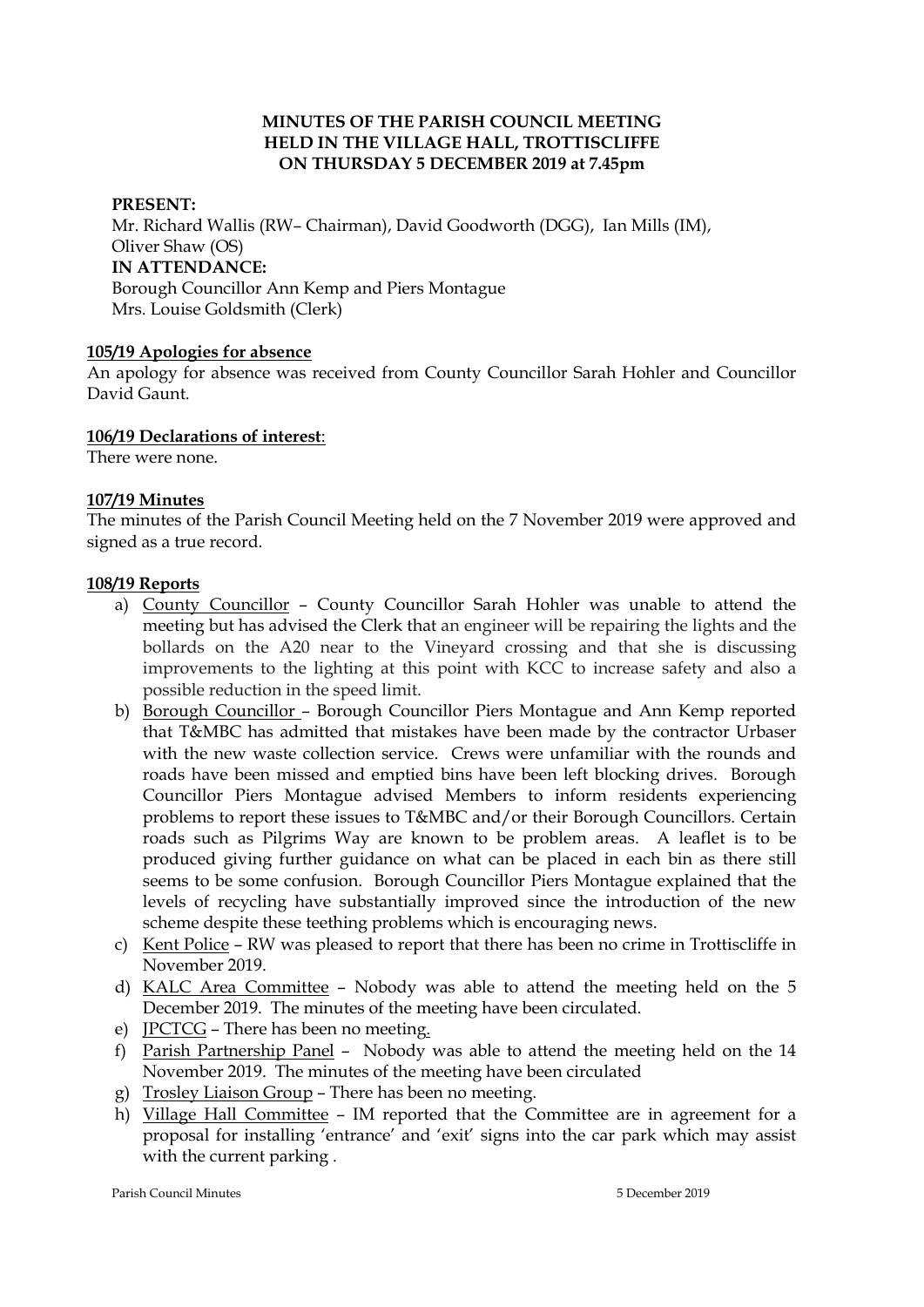- i) Tree Warden There was no report.
- j) Courts Committee Meeting RW and the Clerk attended a Courts Committee meeting on the 12 November. The Clerk has arranged for works to take place to clear the drains in the tennis club car park at an estimated cost of £500.00 excluding VAT. The minutes of the meeting will be circulated but in summary membership of the club remains strong. The school continues to use the facilities for an after school tennis club but have not yet used the courts for netball. The Clerk has also claimed back the sum of £5,119.20 from HMRC which was the VAT paid for ther resurfacing of the tennis courts which has boosted the sinking fund bank balance and the finances of the club generally remain healthy.

## **109/19 Matters arising**

- a) T&MBC Call for Sites/Development of the Local Plan Members noted that the Inspectors appointed to examine the Local Plan have requested another round of consultation related to material published since the submission of the Local Plan on whether this information has affected the soundness, legal compliance and Duty to Cooperate. Members **resolved** to make no further representations. The Inspectors will consider any responses received and a Hearing is expected in February/March 2020.
- b) Progress with a Community Bid for The Plough Inn The Trosley Heritage Group was delighted to hear today that their bid to purchase the The Plough Inn has been successful. Funds are in place to purchase the public house at £450,000.00 with no overridge. Members were delighted to hear this news and also that the village has come together as a community to provide funds. The plan is to let the facility out and the Trosley Heritage Group are in discussions with interested parties.
- c) Monthly Check of the Defibrillator The Clerk has carried out the monthly check.
- d) Vacancy on the Parish Council The vacancy is advertised on the noticeboards, website and in the Pilgrims. Cllr. Wallis asked Members to actively encourage residents to apply.
- e) Historic plaque for Graham Sunderland the Clerk to investigate.
- f) Waste Collection Service update see item  $109/19$  (b).
- g) Dates of Meetings 2020 The dates of the meetings for next year have been circulated and placed on the website.
- h) KALC Community Award 2020 Members **resolved** unanimously to adopt the Scheme and **resolved** to nominate Diane Laite for all her services to the village. RW agreed to discuss the nomination with her.

*8.22pm Borough Councillors Ann Kemp and Piers Montague left the meeting* 

# **110/19 Finance & Policies**

## Statement of payments to be made and income received

| <b>National Savings Account:</b> | £1,704.92  |
|----------------------------------|------------|
| Nat West TPC TCC Account:        | £10,204.75 |
| Nat West TPC Reserve Account:    | £22,538.73 |
| Nat West TPC Current Account     | £ 1,390.91 |
| Less cheque 286                  | 20.00      |
|                                  | £1,370.91  |

**Receipts**: HMRC Refund: £6,321.79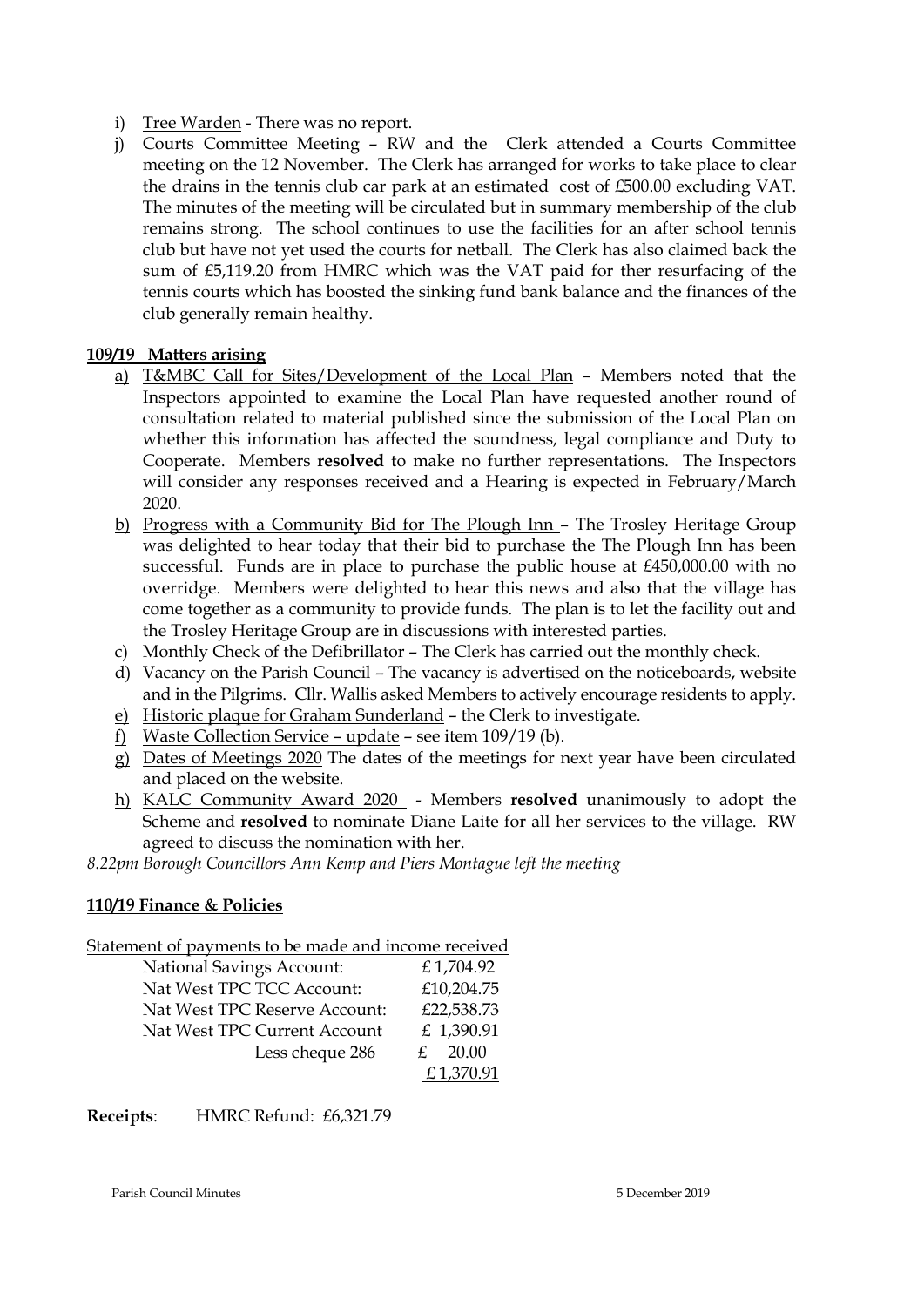| Supplier    |                   | Description                                          | Cheque | Amount    |
|-------------|-------------------|------------------------------------------------------|--------|-----------|
|             |                   |                                                      | Number |           |
|             | Mrs L S Goldsmith | (Salary 4 weeks)                                     |        |           |
|             |                   | (03/10)                                              | 000296 | £579.78   |
| <b>HMRC</b> |                   | (Clerk's Tax)                                        | 000297 | £548.82   |
|             | Mrs L S Goldsmith | (Clerks Expenses)                                    | 000298 | £ 224.52  |
| T&MBC       |                   | (Uncontested election)                               | 000299 | £153.62   |
|             |                   | Fours Seasons Gardens Ltd. (Grass cutting and maint) | 000300 | £ 260.63  |
| Total       |                   |                                                      |        | £1,767.37 |

**Transfer from TPC Reserve Account to TPC Current Account: £800.00 Transfer from TPC Current Account to TTC Sinking fund: £5,119.20**

| <b>Cheques for signature TPC TCC Account:</b> |                         |        |         |  |  |  |
|-----------------------------------------------|-------------------------|--------|---------|--|--|--|
| <b>EDF Customers PLC</b>                      | <b>Electricity Bill</b> | 000018 | £294.34 |  |  |  |

a) Cheques for signature: The above cheques were signed in between meetings.

b) Bank Mandate - The Clerk has been into NatWest at West Malling and been advised that the current mandate cannot be processed as they still do not have the required identiy documents for OS and DG. The Clerk will submit a further new mandate with just IM and RW as signatories so that this can be processed.

**111/19 Members of public:** There were no members of public.

#### **112/19 Planning**

a) Applications from T&MBC:

1] TM/19/02738/FL – Rectory Cottage, Church Lane, Trottiscliffe, ME19 5EB - Proposal to move the rear door to the adjacent wall, forming of one new window and door to the rear elevation. *Resolved: No objections*

## b) Decisions from T&MBC:

1] TM/19/02296/FL – Rosedene, Church Lane, Trottiscliffe, ME19 5ED - Erection of wooden cabin in rear garden. *Approved*

2] TM/19/002238/FL – Newlands, School Lane, Trottiscliffe, ME19 5EH - Creation of additional first floor window in eastern elevation, uPVC, 1.2m wide x 1.3m high, with clear glazing. *Approved*

3] TM/19/02219/FL – The Old Post Office, Taylors Lane, ME19 5DR - Erection of a shed. *Approved*

4] TM/19/01756/FL – Mount Mead, Ford Lane, Trottiscliffe, ME19 5DP - Demolition of existing domestic outbuildings and construction of two bungalows with ancillary areas and parking provision. *Approved*

#### c) Other planning matters:

1] TM/18/00357/OA – The Nursery, Taylors Lane, Trottiscliffe - Erection of a detached dwelling. Members noted that the applicant has submitted an appeal.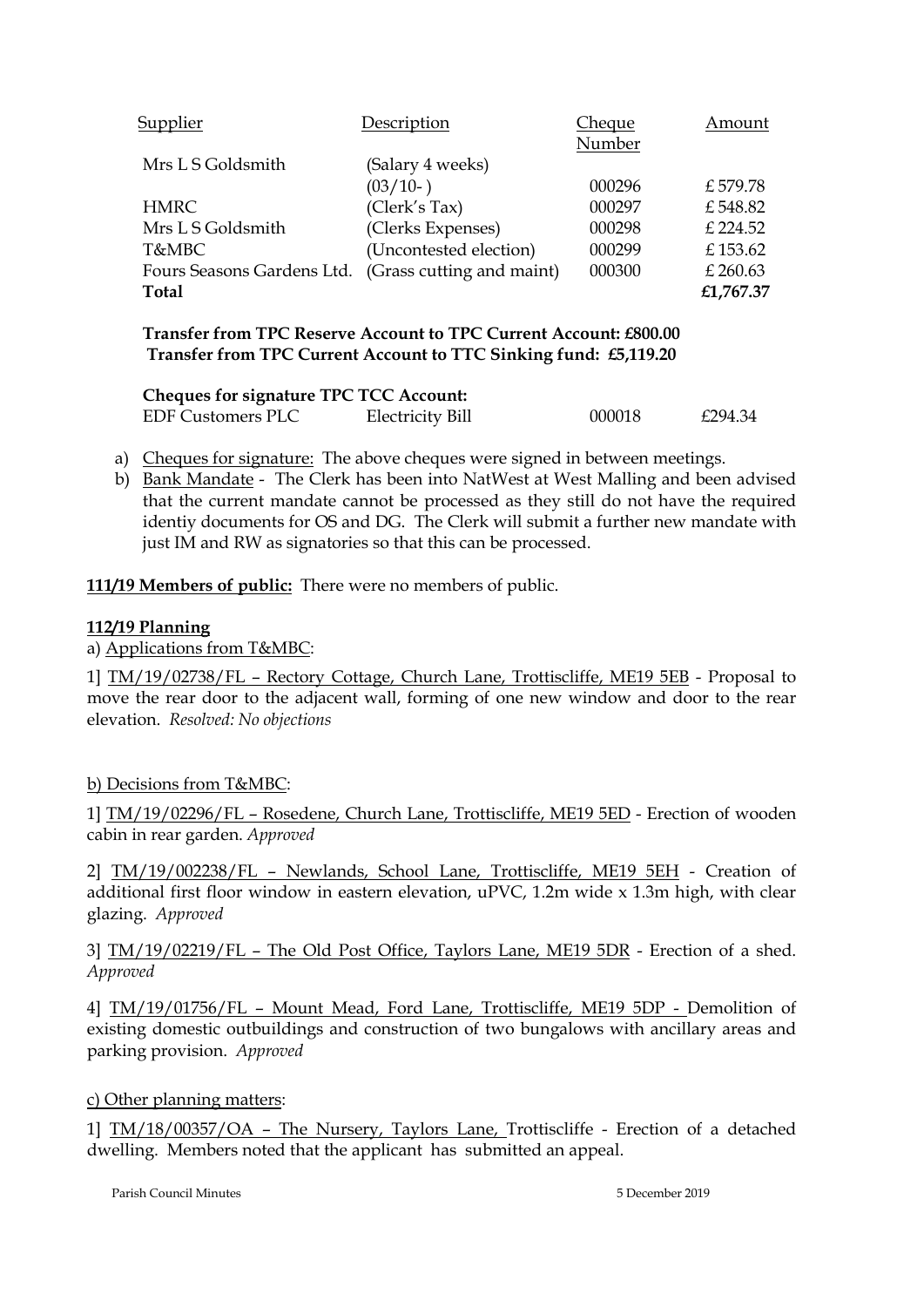2] Bramble Park – RW and the Clerk met with Cavendish Education on the 26 November 2019. Cavendish Education is planning to acquire Bramble Park, Church Lane and to convert it from its existing residential use to a small specialist school. Cavendish School currently operate Trinity School which is located in Rochester. It provides a specialist learning environment for children with anxiety, speech, language and communication needs. A number of concerns were discussed including the issues with access and in particular at school drop off and pick up times. RW explained that there is already severe congestion on Chuch Lane and in the whole village at these times and that an opening of a new school would only add to these problems. RW added that slthough residents can appreciate that the location would be ideal for such a school the issues with access, traffic and congestion will cause many problems for the village and that there are no deemed benefits for the village. Cavendish Education will be meeting with KCC to discuss highways issues and seem willing to work with the Parish Council to overcome any issues. Cavendish Education are holding an Open Evening at Bramble Park this evening to explain their proposal to local residents. It is expected that a planning application will be submitted in January 2020.

3] Millers Farm Members noted that an appeal has been submitted.

## **113/19 Highways, Footways and Footpaths**

1] Reported Faults

i) Request for bollard in Taylors Lane – The Clerk has discussed a proposal to protect pedestrians on the pavement on this stretch of the road with Ian Grigor, Schemes Project Manager KCC. Mr Grigor has advised that the width of the pavement does not allow bollards to be installed and that either the pavement would need to be widened or that a trief kerb should be considered. Widening the pavement may interfere with the drainage. Mr Grigor is going to discuss this with the Drainage team at KCC and will report back to the Clerk. Mr Grigor has explained that KCC are not able to fund any scheme and that the Parish Council will have to investigate ways of funding such a project. The Clerk has requested some estimated costs.

ii) Potholes top of Ford Lane – the Clerk has reported these.

# **114/19 Open Spaces, Recreation Ground and Allotments**

1] Recreation Ground and playground – There was no report.

2] Allotments – There was no report.

3] Trottiscliffe School Update – See item 94/19 (h) . The Clerk is in the process of obtaining quotes for the trees to be removed to the parking area adjacent to the school. Members agreed to approve a quote in between meetings so that the works can take place. The plan is to remove all the trees and any overhanging branches that are preventing the parking of vehicles. Once these works are complete the Clerk will ask the teaching staff at the school to park in this area to help alleviate the current problem with congestion on the road outside the school. It was agreed that the Clerk should seek some advice from T&MBC on how the parking could be organised in the village hall car park and investigate the benefits and cost implications of marking out bays.

4] Community Farm – DGG will attend the Trustee meeting due to be held on the 6 December 2019. DGG will also mention that a number of residents have complained about the noise that the donkeys on the farm are making, IM reported that the Village Hall Committee donated £250.00 towards fencing at the farm from the proceeds of the quiz night.